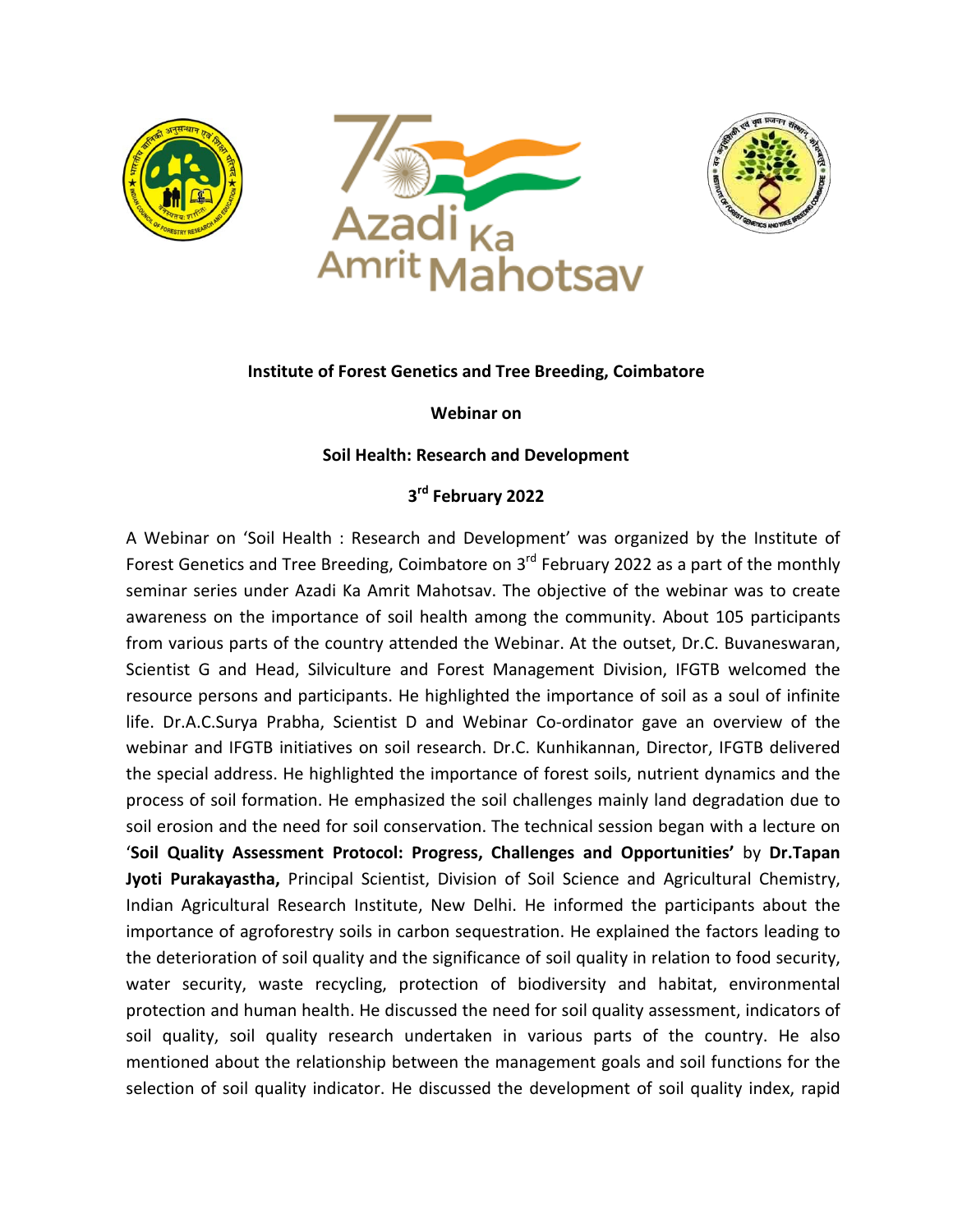soil quality assessment using x-ray fluorescence scattering spectroscopy, visible near infra red spectroscopy and also mentioned about the decision support system developed by IARI for online assessment of soil health. He stressed on the need to establish standard protocol for identifying master key soil quality indicators.

**Dr.P. Malarvizhi,** Professor & Head (Soil Science), Department of Soil Science & Agricultural Chemistry, Tamil Nadu Agricultural University, Coimbatore delivered a talk on **'Soil health and its maintenance'**. She briefed on the different functions of healthy soil, properties of soil health, causes of low nutrient use efficiency, nutrient status in Indian soils and nutrient mining. She highlighted the importance of various management practices to be adopted for maintaining soil health *viz,* Integrated Nutrient Management, Site Specific Nutrient Management. She discussed on the need for utilization of indigenously available nutrient sources, the use of fortified and coated fertilizers. She informed about the various technologies developed by the university viz,TNAU water soluble fertilizers and macronutrient mixtures, Nutrient seed pack technology, Decision support system for balanced fertilizer recommendation, development of sensors for automated irrigation and dispensers for precision nutrient management. She stressed on the need for strengthening soil testing services in the country.

The participants shared their views and clarified their queries in the interactive session.

The webinar ended with a formal vote of thanks by Dr.A.C. Surya Prabha, Scientist D and Webinar Co-ordinator, Silviculture and Forest Management Division.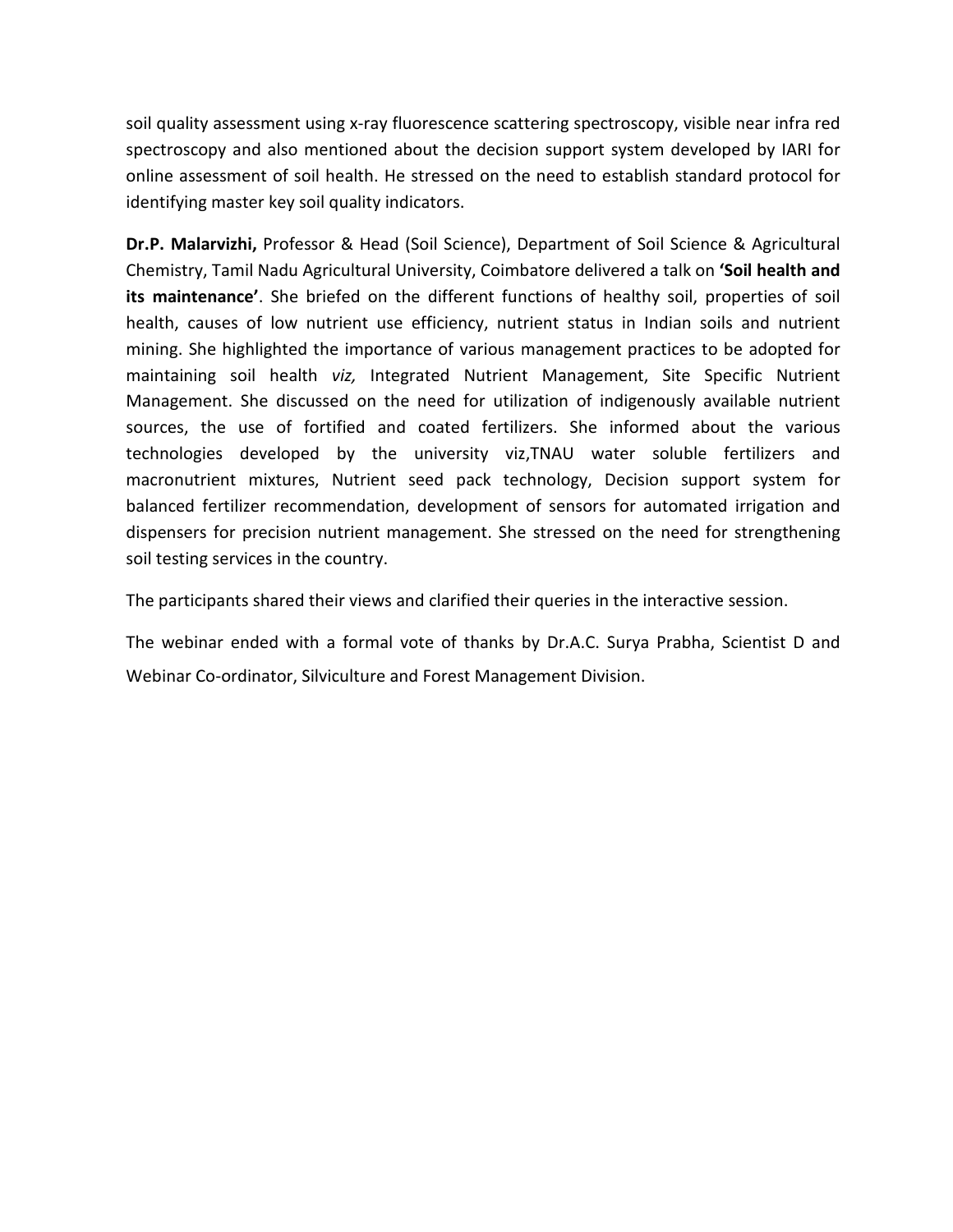

 **Welcome address by Dr.C. Buvaneswaran, Scientist G & Head, SFM Division**



**Overview of the webinar by Dr.A.C.Surya Prabha, Scientist D & Webinar Co-ordinator**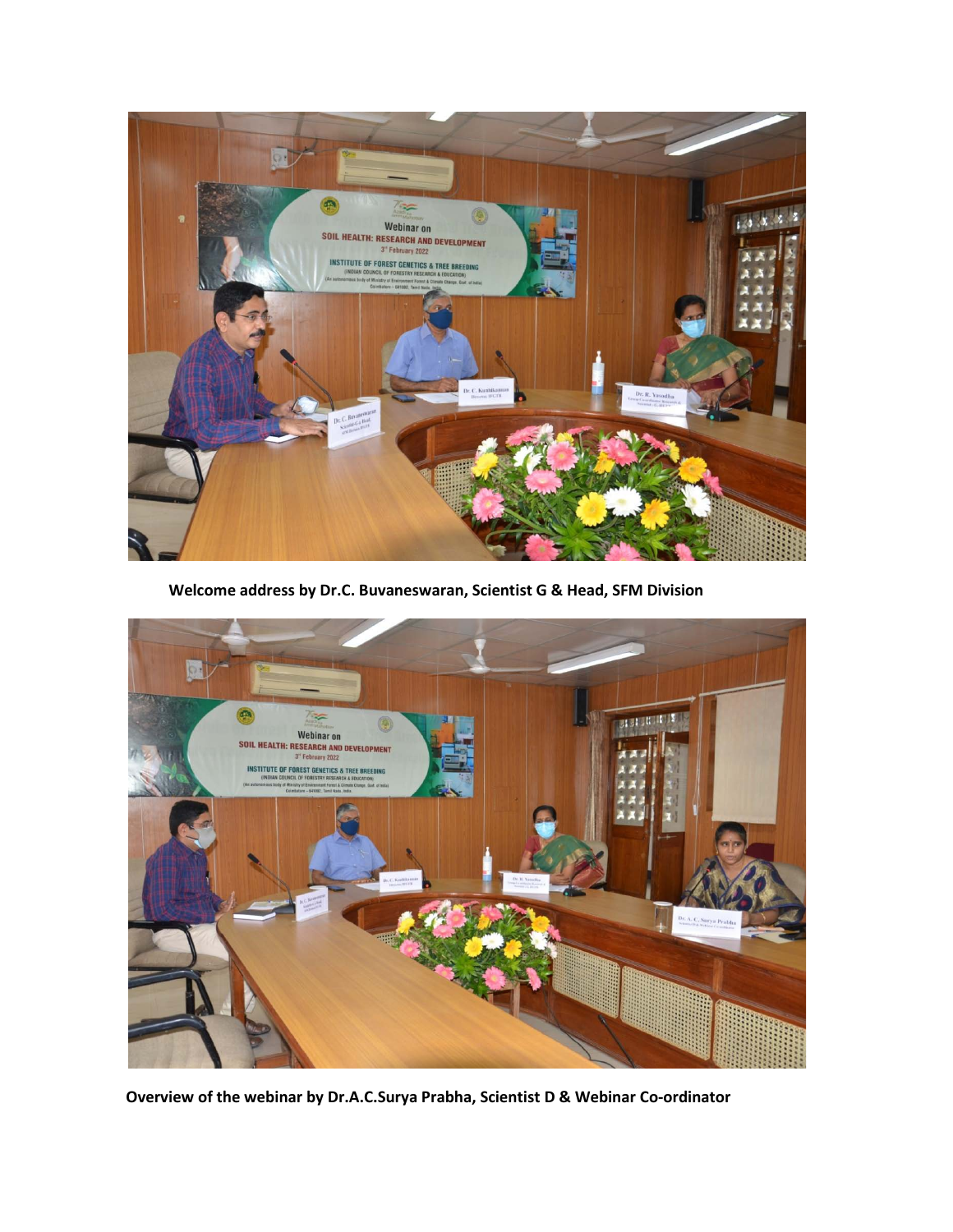

**Special address by Dr.C.Kunhikannan, Director IFGTB**



**Dr. T.J. Purakayastha delivering lecture on 'Soil Quality Assessment Protocol:Progress, Challenges and Opportunities'**